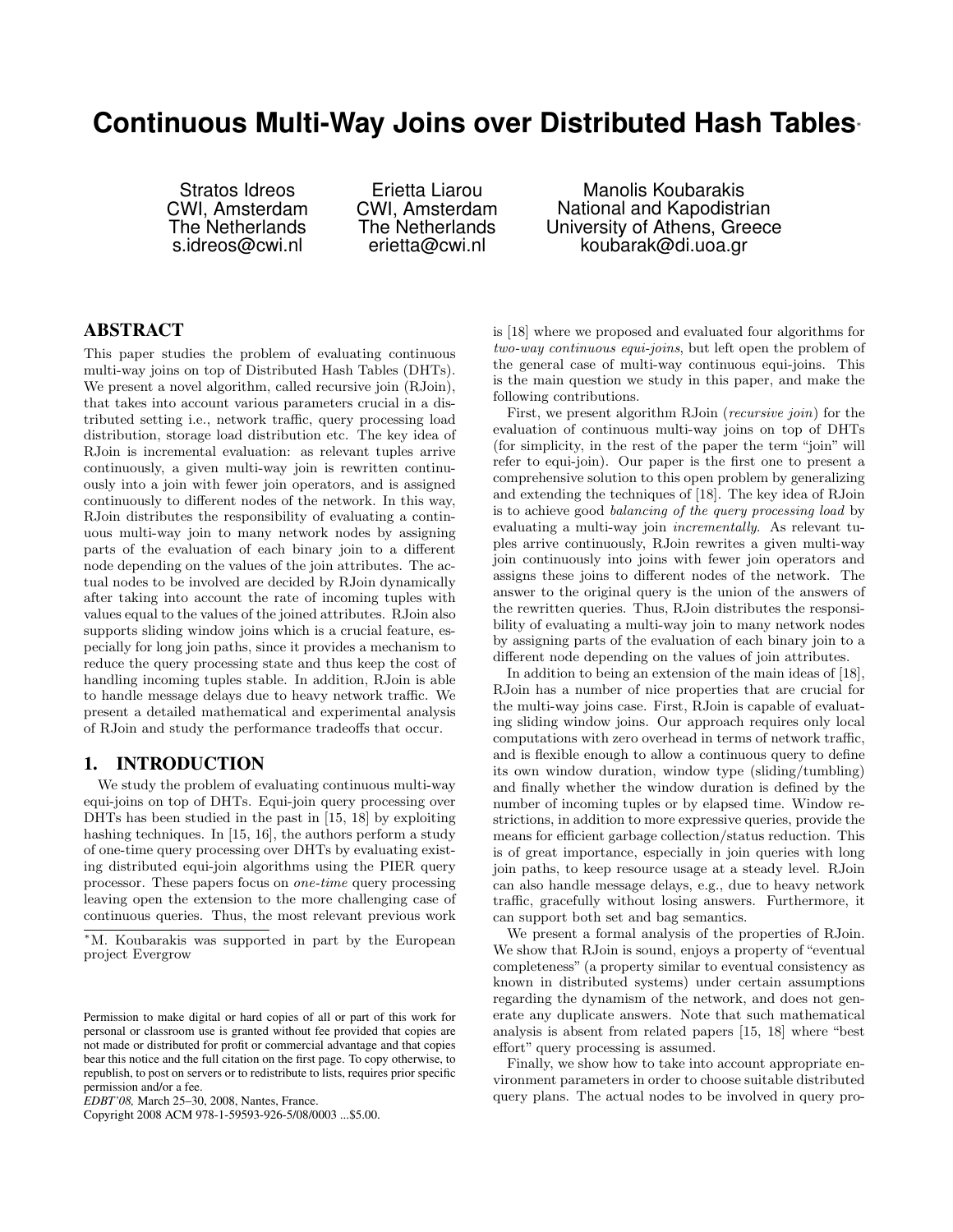cessing are decided by RJoin on-line after taking into account the rate of incoming tuples with values equal to the values of the joined attributes. In this way, a suitable query plan is selected that minimizes network traffic. This is very important in the case of multi-way joins since a bad plan (especially for long join paths) can lead to huge amounts of network traffic and query processing load. We present a detailed experimental analysis of the techniques used by RJoin and a discussion of the various tradeoffs that occur.

The rest of the paper is organized as follows. In Section 2, we present our assumptions regarding the network model we will use, and define an appropriate notion of continuous relational query evaluation under this model. In Section 3, we introduce algorithm RJoin and discuss its formal properties in Section 4. In Section 5, we show how RJoin supports sliding window joins. In Section 6, we discuss how RJoin takes into account the rates of incoming tuples to improve its query plans while Section 7 presents optimization techniques for minimizing network traffic. Section 8 presents a detailed experimental analysis. Finally, Section 9 discusses related work and Section 10 concludes the paper.

## 2. SYSTEM MODEL AND DATA MODEL

System Model. We assume an overlay network where nodes are organized according to a DHT protocol. Nodes can insert data and pose continuous queries. In our examples and experiments we use Chord [25] due to its simplicity and popularity. However, our proposal is DHT-agnostic, i.e., it can be applied on top of any DHT protocol since we only use the lookup API supported by all DHTs.

Let us briefly describe the Chord protocol. Each node n in Chord owns a unique key, denoted by  $Key(n)$ . Each item i also has a key,  $Key(i)$ . Consistent hashing is used to map keys to identifiers. Nodes and items are assigned  $m$ -bit identifiers (large enough to avoid collisions). Identifiers are created by hashing keys using a cryptographic hash function, such as SHA-1 or MD5. Function  $Hash(k)$  returns the identifier of a key  $k$ . Identifiers are ordered in an *identifier* circle (ring) modulo  $2^m$  i.e., from 0 to  $2^m - 1$ . A key k with identifier  $id = Hash(k)$  is assigned to the first node n which is equal or follows id clockwise in the identifier space. Node  $n$  is the *successor* node of *id*, denoted by  $Successor(id)$ . We will often say that n is responsible for  $k$ . In a network of  $N$ nodes, a query for locating the node responsible for a key can be done in  $O(\log N)$  steps with high probability [25].

Chord is able to deal gracefully with network dynamism i.e., nodes joining, failing or leaving voluntarily. Under certain assumptions stated explicitly in [25], the Chord protocols guarantee that a Chord network is robust in the presence of node joins, failures or voluntary leaves, and it will eventually reach stability so that each node will be able to contact any other node by using successor pointers. We make use of these assumptions of Chord in Section 4 to characterize formally the behavior of RJoin.

As in [6], we assume a *relaxed asynchronous model* of distributed systems where there are known upper bounds on process execution speeds, message transmission delays and clock drift rates. Thus, there is a universal maximum delay  $\delta$  such that a message at time t at a node n will reach an alive destination node  $n'$  by time  $t + \delta$ .

RJoin uses the following API (originally used in [18]) for delivering messages through the network. Function send(msg,id), where  $msg$  is a message and *id* is an identifier, delivers  $msg$ 

from any node to  $Successor(id)$  in  $O(logN)$  hops. Function multiSend(msg,I), where I is a set of  $d > 1$  identifiers  $I_1, ..., I_d$  delivers msg to nodes  $P_1, P_2, ..., P_d$  such that  $P_j =$  $Successor(I_j)$ , where  $1 \lt j \leq d$ . This cost is  $d * O(logN)$ hops. Function multiSend() is also used as, multiSend(M,I), where  $M$  is a set of  $h$  messages and  $I$  is a set of  $h$  identifiers. For each  $I_i$ , message  $M_i$  is delivered to  $Successor(I_i)$  in  $h * O(logN)$  hops. Finally, sendDirect(msg, addr) delivers msg to a known IP address addr in one hop. Our API uses only the lookup operation of a DHT thus it is applicable to any DHT protocol. A detailed description and evaluation of this API on top of Chord can be found in [17].

Like the related papers [15, 18], RJoin builds on top of existing DHTs since they offer very good support for the main functionality that we need (i.e., indexing). We assume that low level issues like node churn, node heterogeneity etc. are handled by the DHT layer and are offered via APIs to RJoin. This layered design approach offers more flexibility, rapid design and development as explained in [3] where the authors propose a multi-level API for P2P system design. RJoin belongs to the application layer of the multi-layered architecture of [3], and it is designed in such a way that it can make maximum use of the knowledge offered by data items (queries and tuples) to nicely utilize available network resources. Any DHT functionality offered at a lower level, e.g., identifier load balancing [19], communication APIs [17], replication and so on can be directly used together with RJoin to improve performance. In the experiments section we give a simple example involving load balancing.

Data Model. We use the relational data model. Data is inserted in the network in the form of tuples. As in [15, 18], different schemas can co-exist but schema mappings are not supported. Continuous queries are formed using the SQL query language and we study the case of multi-way equijoins. As in Tapestry [26], our relations are append-only, thus in this paper we do not consider any other operations beyond insertion of tuples. Updates are left for future work.

For each tuple  $t$ , the *publication time* of  $t$ , denoted by  $pubT(t)$ , is the time that the tuple was inserted into the network by some node. Similarly, for each query  $q$ , the  $in$ sertion time of q, denoted by  $insT(q)$ , is the time that q was submitted to the network by some node. Each query q will be associated with a unique key, denoted by  $Key(q)$ , that is created from the key of the node  $n$  that poses it, by concatenating a positive integer to  $Key(n)$ .

The following definition captures the semantics of query answering in our model.

DEFINITION 1. Let  $q$  be a query submitted at time  $T_0$  to be evaluated continuously for the interval  $[T_0, \infty]$ . Let t be a time instant in  $[T_0, \infty]$ , and  $DB_t$  the set of tuples that have been published in the network during the interval  $[T_0, t]$ . The answer to query q at time t, denoted by  $ans(q, t)$ , is the bag union of the results of evaluating the instantaneous SQL query q over  $DB_{t'}$  at every time instant  $T_0 \leq t' < t$ .

As it is standard, the above definition assumes bag semantics for SQL queries. In Section 4, we extend RJoin so that set semantics (i.e., duplicate elimination) are also supported.

The above definition defines the answer to a query at each time t after this query was submitted. In practice, RJoin evaluates submitted queries incrementally as new tuples arrive and tuples in the answer will be made available to the querying node as soon as possible after they are generated.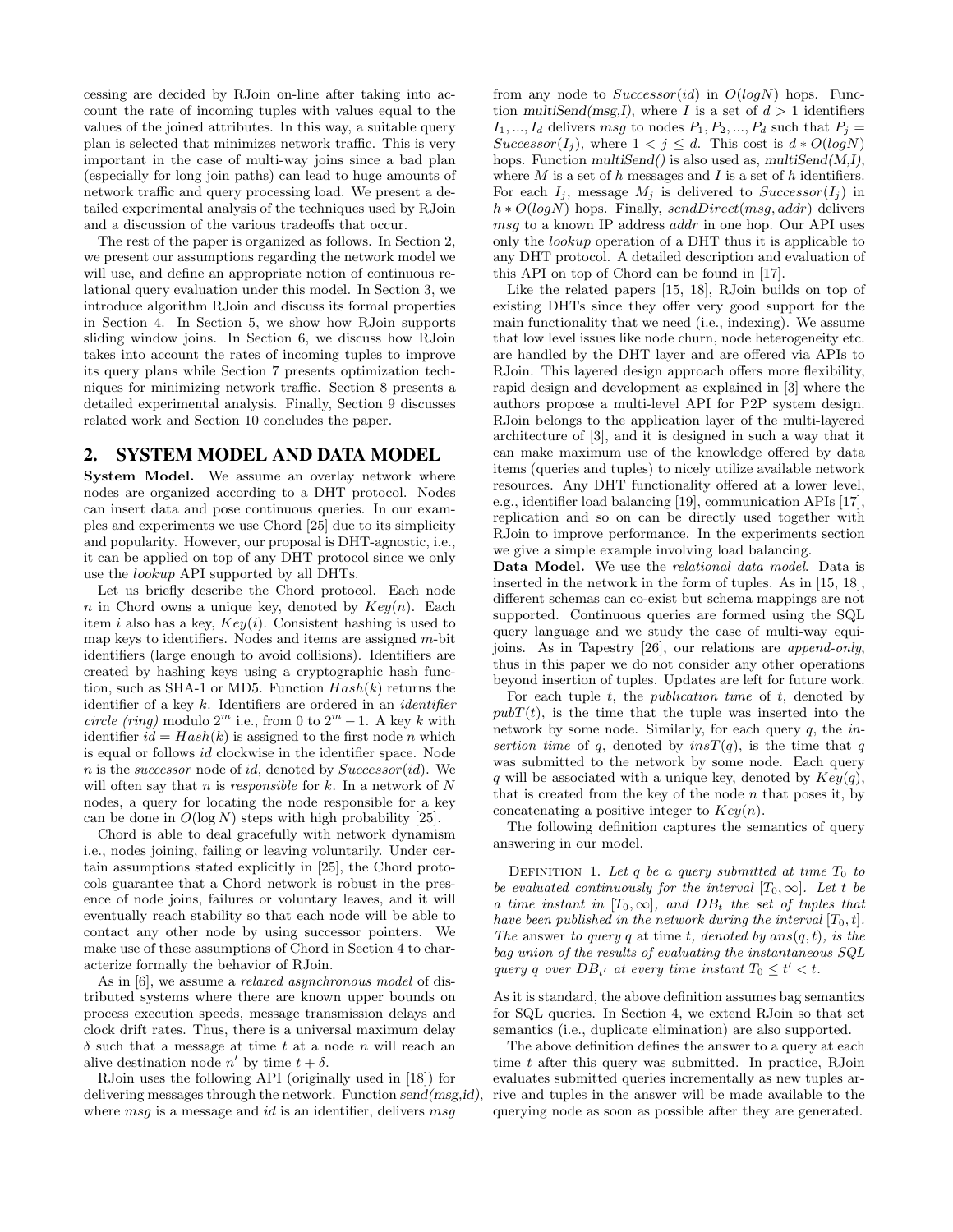# 3. EVALUATING MULTI-WAY JOINS

Let us now proceed with the description of our algorithm. We first discuss the challenges one has to face and the decisions one has to make when designing such an algorithm. Then, we discuss the issue of tuple indexing, we show how we can remember tuple insertions and query status in a distributed way, we discuss query indexing issues and finally we give the details of the RJoin query processing algorithm.

For a multi-way join query that refers to  $n$  relations, we need n tuples, one from each distinct relation to form an answer tuple. According to the semantics of Section 2, tuples that satisfy a query should be published at or after the time the query has been submitted. In addition, there can be no guarantee that these tuples will arrive simultaneously. In fact, the temporal ordering according to which these tuples arrive is an important parameter, and may lead to different ways to evaluate a query. Finally, a single tuple can be used to compute answers for multiple continuous queries.

Therefore, the system has to remember every tuple insertion and try to combine it with every future tuple insertion in case that it can participate in an answer for any of the existing queries. Thus, careful handling is needed to match the correct tuples with the correct queries in an efficient way.

Evaluating continuous multi-way joins is a complicated problem in a centralized setting. Distributed computation of continuous multi-way joins is even more challenging since one has to take into account more parameters, e.g., network traffic and load distribution. RJoin evaluates the queries continuously (partially or fully) while new tuples are coming. Each new tuple triggers a series of events that may lead to the creation of one or more answers for one or more queries.

Tuple indexing. One of the key points when designing an in-network processing algorithm is where new tuples are indexed, i.e., in which node or nodes a new tuple will be stored (or try to find relevant queries). The strategy of tuple indexing determines/restricts the way we choose to evaluate queries. In RJoin, each node will index new tuples in the network using information found in the tuples, e.g., the name of the involved relation, attribute names, values etc. Such a strategy has the advantage that when looking for a data item, we do not have to contact all nodes of the network or have prior/global knowledge of where this data item is. Here the choice of using DHTs becomes useful, i.e., we can index data items and then find them fast if we know exactly what we are looking for. We will describe the exact protocol later in this section.

Remembering events. Continuing our high level discussion, we will see now how we can remember, i.e., keep state in our distributed setting. As we already discussed, it is necessary to remember each tuple insertion to use it in the future when more tuples arrive and try to create answers for relevant queries. Otherwise, we have to periodically try and evaluate all existing queries for all past tuples which would create much more network traffic and force network nodes to evaluate the same queries for the same data repeatedly.

Here we follow an approach that allows us to keep state for each query and each relevant data item in a distributed way. Each new tuple  $t$  will force all relevant queries to be rewritten into queries with *fewer joins* that reflect the fact that  $t$  has arrived. Let us give an example of this rewriting step. Assume the following query  $q_1$ :

Assume now an incoming tuple t of R where  $t = (3, 5)$ . A new rewritten query  $q_2$  is created by replacing the attributes of R in  $q_1$  with their corresponding value in t and simplifying the where clause if necessary. Then,  $q_2$  is as follows:

#### $(q_2)$  select 5, S.B from S,P where 3=S.A and S.B=P.B

Future tuples can safely be combined with rewritten queries to create new ones and so on, until the where clause of a query becomes equivalent to "true" and an answer to the original query can be created. In order to distribute the query processing load in the network and exploit available resources, each time a new rewritten query is created, it will be assigned to a different node where relevant data might arrive (and/or might already be there).

Query indexing. Thus, the next issue is how we decide where to index the queries or, in other words, decide the criteria for distributing the query processing load. We can distinguish between two kinds of queries. First, we have the input queries, i.e., the queries that were submitted to the network. Second, we have the queries that we create either by rewriting an input query or a query that has already been rewritten once. We will refer to these queries as rewritten queries. We will see below that rewritten queries allow more flexibility regarding where to index them.

As an example, consider an input query such as  $q_1$  in our previous example. Trying to find a good way to index this query leads us to the following decisions. Recall that our main goal is to use multiple nodes of the network to exploit available resources and distribute query processing responsibilities. In this way, we would like different queries to be evaluated by different nodes. One way to do that would be to assign queries to nodes based on the relation names used in the query. For example, we can index  $q_1$  using the name of the relation R. Thus, the node  $n = Successor(Hash(R))$ will be responsible for  $q_1$ . Then, we can ensure without global knowledge that this node  $n$  will receive all new tuples of relation R. This is easy to ensure since the required information is contained in each tuple of R. However, such a solution would not scale since only a few nodes would suffer all the query processing load, namely, as many nodes as the distinct relations in the schema or schemas used.

In order to achieve a better load distribution, a possible next step is to also use the attribute names, e.g., we can index the query to  $n = Successor(Hash(R+A))$ . We use the operator '+' to denote concatenation of string values. Then, a new tuple of R can reach n if indexed by  $R+A$ . Of course, in order to guarantee completeness of the algorithm, a tuple has to be indexed under all its attributes. At this point, we observe that there is no more information in the query that we can use for indexing, i.e., information that can be found both in the query and in the relevant tuples, so the second solution is satisfactory and will be adopted.

Now, if we observe a rewritten query (e.g.,  $q_2$  in our earlier example), we can see that there is more to use, i.e., values that replaced attribute names during the rewriting process. In our example, the rewritten query can be indexed to node  $n = Successor(Hash(S + A + 3))$ . In order to make a relevant new tuple meet the query, we have to index new tuples in the same way too. This is possible since the required information exists in a tuple. Thus, in order to make tuples reach all relevant input and rewritten queries, we index new tuples both under the concatenation of relation name and attribute name, and under the concatenation of relation name,

 $(q_1)$  select R.B, S.B from R,S,P where R.A=S.A and S.B=P.B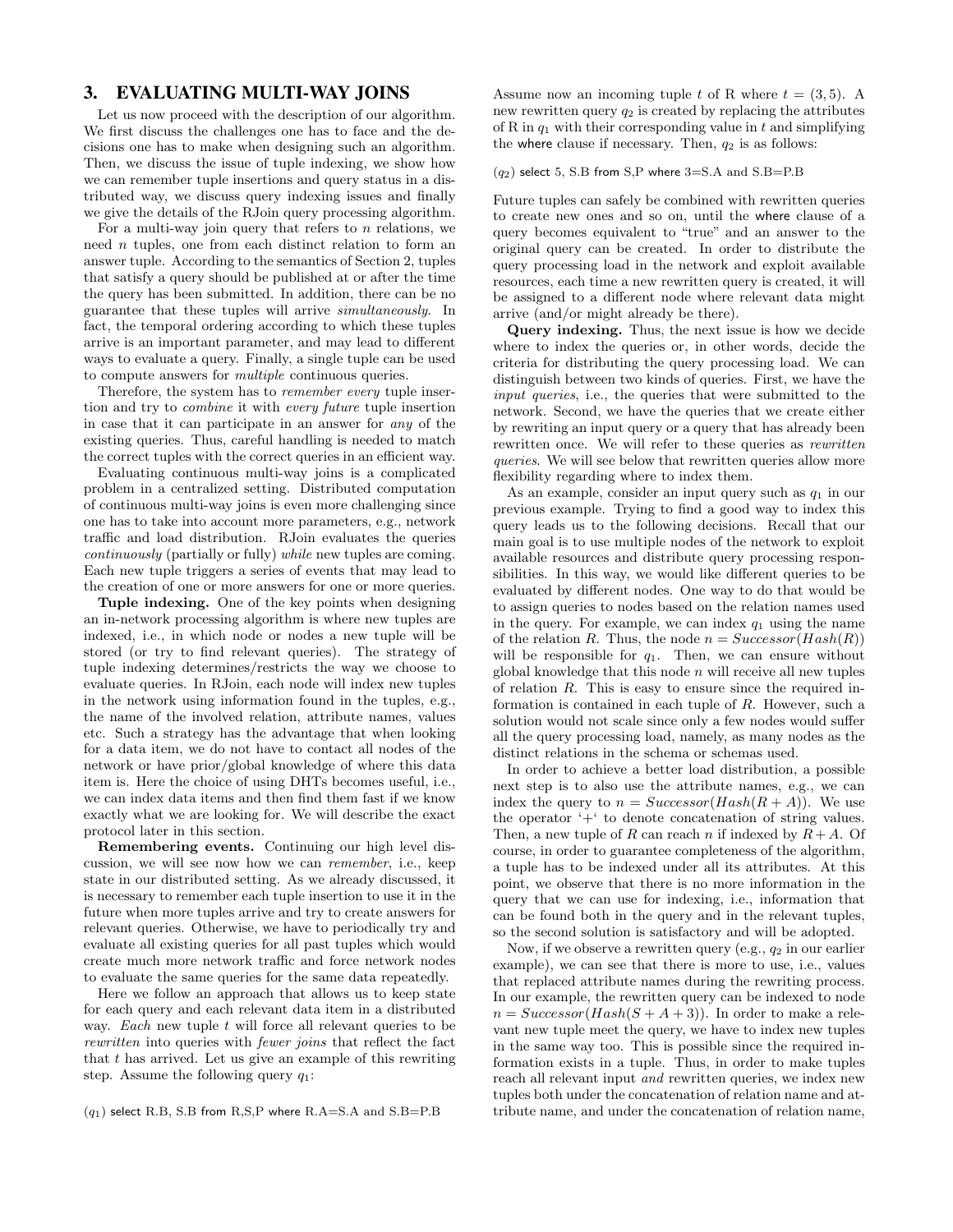attribute name and value. Naturally, indexing using values gives us much better properties in terms of load distribution than using only relation names and attribute names.

When an item, a query or a tuple, is indexed using the concatenation of a relation name and an attribute name, then we will say that this item is indexed at the attribute level. Similarly, when an item is indexed using the concatenation of a relation name, an attribute name and a value, then we will say that it is indexed at the *value level*. We will now describe in detail the exact protocols to index queries and tuples, and present the query processing algorithm RJoin.

The recursive join algorithm. The "typical" temporal order of events in our continuous query processing algorithm is as follows. First, a query is submitted and is indexed somewhere in the network waiting for matching tuples. Then, tuples arrive. Each tuple that is a match, causes the query to be rewritten and recursively reindexed at a different node waiting for new tuples. When a rewritten query has a where clause equivalent to "true", it is not reindexed any further. Instead, an answer is formed and is sent back to the node that submitted the corresponding input query. Thus, we call our algorithm the *recursive join* (RJoin) algorithm. In the following paragraphs, we describe the individual steps in detail. For the time being let us assume that events take place according to the "typical" temporal order we just discussed. In Section 4, we revisit this assumption.

Let us first see how a node x submits a query q. Node x will index  $q$  in the network under the concatenation of a relation name and an attribute name which form one of the expressions  $RelName. AttName$  in the where clause of q. Since there are multiple such expressions in the where clause of a multi-way join query, we have to make a choice. This is an important choice because it affects multiple optimization parameters. For now, assume for simplicity that we choose randomly (in our examples, we always choose the first expression in the order they appear in the where clause). In Section 6, we discuss how to make this choice in a judicious way. The query is sent then to the successor node of the identifier computed by hashing the concatenation of the chosen relation and attribute name. There, the query is stored waiting for future tuples.

In Procedure 1, we show how a new tuple is indexed. A tuple is indexed twice for each attribute it has; once at the attribute level and once at the value level. Procedure 1 shows in detail all the messages created by the publishing node and how the API presented in Section 2 is used to route them in the network.

It should be clear now that because a new tuple t of a relation R is indexed at the attribute level, it will reach all input queries that have been indexed under the concatenation of  $R$  and any of the attribute names of  $R$ . Queries that refer to attributes of  $R$  but are indexed at the attribute level using the concatenation of another relation and any of its attribute names, will still have the chance to meet the new tuple  $t$  as rewritten queries when they need the values used in  $t$ . This is why when a node receives a new tuple  $t$  at the value level, it will always store  $t$  locally (see Procedure 2) since it may become useful in the future when a rewritten query arrives.

Let us then go through the actions taken by a node  $n$  that receives a tuple t. The exact steps are described in Procedure 2 and are almost the same independently of whether  $n$  receives  $t$  at the attribute or value level (this is signaled

#### **Procedure 1** A node  $x$  inserts a tuple  $t$  of  $k$  attributes

 $M = \emptyset, I = \emptyset$ for  $i = 0$  to  $k$  do  $Key1 = RelationName(t) +AttributeName(t, i)$  $id1 = Hash(Key1)$  $Level1 = attribute$  $msg1 = newTuple(t, Key1, IP(x), Level1)$  $M = M \cup \{msg1\}$  $I = I \cup \{id1\}$  $Key2 = RelationName(t) +AttributeName(t, i) + Value(t, i)$  $id2 = Hash(Key2)$  $Level2 = value$  $msg2 = newTuple(t, Key2, IP(x), Level2)$  $M = M \cup \{msg2\}$  $I = I \cup \{i\hat{d2}\}\$ end for  $multiSend(M, I)$ 

Procedure 2 A node *n* receives a new tuple with a message  $newTuple(t, id, Key, IP(x), Level)$ 

| $Q =$ list of input queries q stored locally that match t based on |
|--------------------------------------------------------------------|
| Key                                                                |
| $M = \varnothing, I = \varnothing$                                 |
| for $i = 0$ to size of $(Q)$ do                                    |
| $q'_{i} = rewrite(q_{i}, t)$                                       |
| if $WhereClauseOf(q_i') == True$ then                              |
| $msg = CreateAnswer(q')$                                           |
| $sendDirect(msg,Owner(q_i))$                                       |
| continue                                                           |
| end if                                                             |
| $Key = nextKey(q_i')$                                              |
| $id = Hash(Key)$                                                   |
| $msg =Eval(q'_i, key,Owner(q_i))$                                  |
| $M = M \cup \{msq\}$                                               |
| $I = I \cup \{id\}$                                                |
| end for                                                            |
| if Level $==$ Value then                                           |
| store t locally                                                    |
| end if                                                             |
| multiSend(M, I)                                                    |

by parameter Level in Procedure 2). In both cases, the receiver node searches locally to find which queries are triggered by t. A query q is triggered by a tuple  $t = (v_1, \ldots, v_m)$ over a schema  $R(A_1, \ldots, A_m)$  if  $pub(t) \geq insT(q)$  and the where clause of  $q$  contains a conjunct either of the form  $R.A_i = S.B_j$  or of the form  $R.A_i = v_i$ . Each triggered query  $q_1$  will be rewritten using tuple t. If a rewritten query  $q_1$  has a where clause equivalent to "true", then the query  $q$ from which  $q_1$  originates has been satisfied, and an answer can be created and returned to the node that posed q. The remaining rewritten queries are reindexed to other nodes to find (or wait for) the rest of the matching tuples needed so that we can create answers given tuple  $t$ . The message  $msg$ sent contains the rewritten query, the key used to index it (so that the next node can search its local data based on that key) and the identifier of the node that submitted the input query (this is returned by the function  $Owner()$ ). To decide where to index the rewritten query, the function  $nextKey()$ is used. This function returns the relation-attribute pair or relation-attribute-value triple to be used as the key to determine the node that will receive the rewritten query. For now, assume for simplicity that  $nextKey()$  makes this choice randomly (in our examples,  $nextKey()$  returns the first pair or triple in the where clause of the rewritten query). The exact algorithm used by  $nextKey()$  will be discussed in Section 6. If t has been received by n at the value level (*Level* = value), t is stored locally to wait for future rewritten queries.

Note that only tuples received by a node at the value level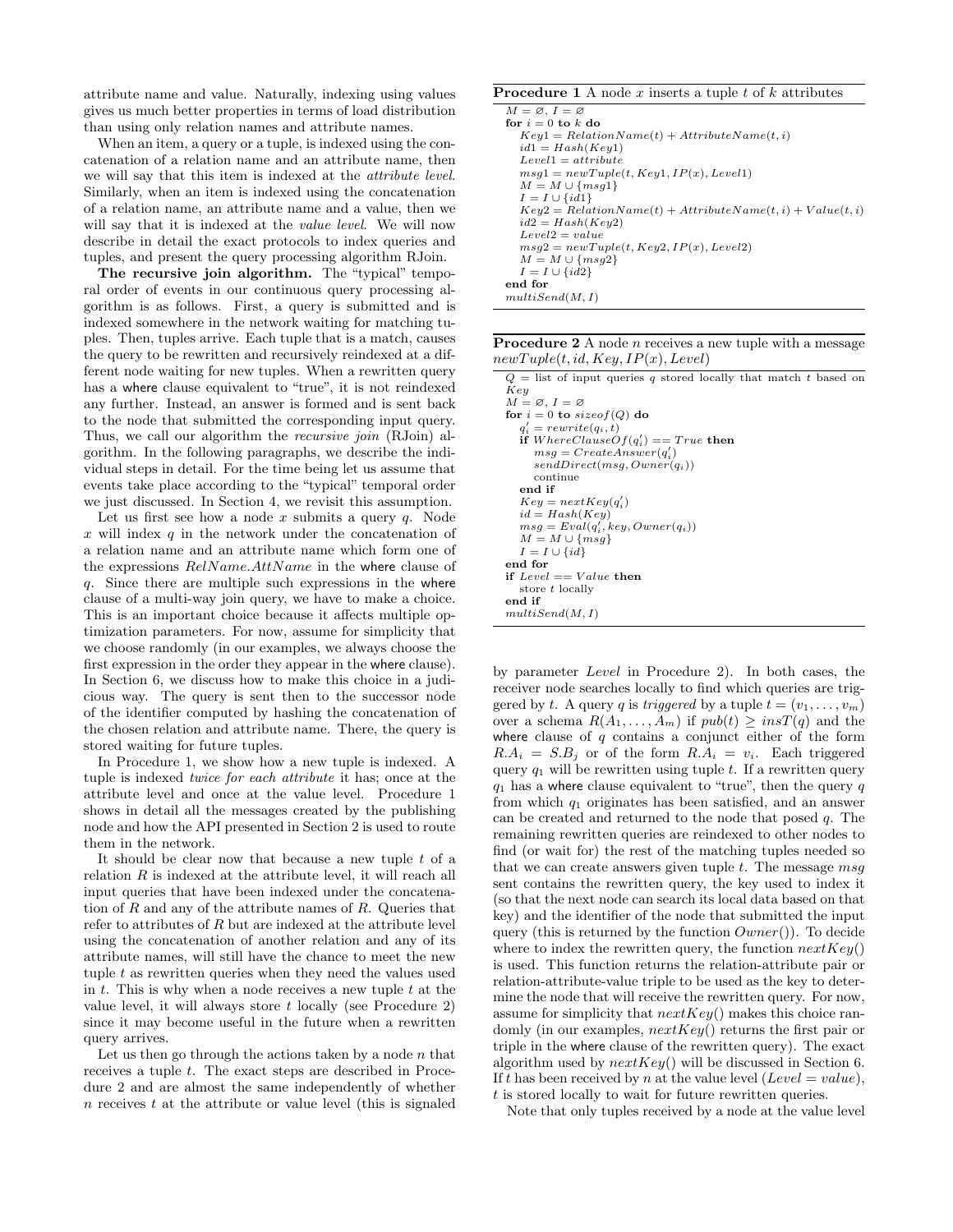Procedure 3 A node receives a rewritten query with a message  $Eval(q, Key, I, Owner(q))$ 

| store $q$ locally as a rewritten query<br>$T=$ list of tuples t stored locally that match q based on $Key$ |  |
|------------------------------------------------------------------------------------------------------------|--|
| $M = \varnothing, I = \varnothing$                                                                         |  |
| for $i = 0$ to size of $(T)$ do                                                                            |  |
| if $pub(t_i) >= insT(q)$ then                                                                              |  |
| $q' = rewrite(q, t_i)$                                                                                     |  |
| if $WhereClauseOf(q') == True$ then                                                                        |  |
| $msg = CreateAnswer(q')$                                                                                   |  |
| sendDirect(msg,Owner(q))                                                                                   |  |
| continue                                                                                                   |  |
| end if                                                                                                     |  |
| $Key = nextKey(q')$                                                                                        |  |
| $id = Hash(Key)$                                                                                           |  |
| $msg =Eval(q', key, Owner(q))$                                                                             |  |
| $M = M \cup \{msq\}$                                                                                       |  |
| $I = I \cup \{id\}$                                                                                        |  |
| end if                                                                                                     |  |
| end for                                                                                                    |  |
| multiSend(M, I)                                                                                            |  |
|                                                                                                            |  |

are stored locally. Tuples received by a node at the attribute level are used to trigger and rewrite stored input queries and then are discarded. We revisit this choice and point out its significance in Section 4.

Let us now describe the actions taken by a node when it receives a rewritten query (see Procedure 3). First, the query is stored locally since matching tuples might arrive in the future. In addition, there might be already some matching tuples stored locally, i.e., tuples that were published after the input query was submitted and arrived at this node before this rewritten query. For each such tuple the query is further rewritten and each new rewritten query with a where clause not equivalent to "true" is reindexed to a new node. For each new rewritten query with a where clause equivalent to "true", an answer is created and is sent to the node that submitted the corresponding input query.

Summarizing the steps of our algorithm as presented above, we can make the following observations. At each event, e.g., a tuple insertion, one or more steps may happen, e.g., a node may forward a rewritten query to another node and this node may further rewrite this query into one or more queries and forward them to more nodes. Furthermore, the distributed query plan for a query is dynamically built as new tuples arrive. Initially, the query is in its initial place in the index. Then, as tuples arrive to this node, the query is migrated to other nodes according to incoming tuple values.

Since rewritten queries are born with every tuple insertion, this leads to an ever increasing state. It is important, especially for long join paths, to have a mechanism to reduce this state. We discuss this issue in detail in Section 5.

Intuitively, nodes where queries or tuples are indexed at the attribute level incur more load than those nodes that their indexing targets at the value level regarding how often a node is required to process an incoming tuple. For example, a node responsible for R.B receives more tuples to process than a node responsible for  $R.B + v$ , where v is a value that  $R.B$  can take. This issue has been solved through replication of queries in [18] so we do not further pursue this in the current paper.

Example. RJoin is shown in operation in Figure 1 through a simple example. Each event in this figure represents an event in the network, i.e., either the arrival of a new tuple or the arrival of a new query. Events are drawn starting from the top which represents the chronological order in which



Figure 1: An example

these events have happened. In each event, the figure shows the steps of the algorithm that take place due to this event. For readability, in each event we draw only the nodes that do something due to this event, i.e., store or search for tuples, evaluate a query etc. In Events 2 and 3, we show how a query is being rewritten and sent to another node according to the values used in an incoming tuple. Event 5 shows the case where a rewritten query that arrives to a new node is triggered by a tuple already stored there.

### 4. FORMAL PROPERTIES OF RJOIN

We will now characterize the behavior of RJoin formally. Soundness and Completeness. It is easy to see that RJoin is a sound algorithm. RJoin might fail to be a complete algorithm (i.e., return all answers to a query) due to network dynamism (e.g., nodes failing or leaving silently) or even simple network delays. So far, we have not dealt with network dynamism and assumed that events follow their "typical" temporal order in the description of RJoin. Unfortunately, even if this "typical" temporal order of events is not followed e.g., due to network delays, RJoin may fail to produce an answer as the following example illustrates.

EXAMPLE 1. Let us consider relations  $R(A_1, A_2, A_3)$  and  $S(B_1, B_2, B_3)$  and the following query q

select  $R.A_1$ ,  $S.B_1$  from  $R.S$  where  $R.A_2 = S.B_2$ 

submitted at time  $T_0$ . If  $R.A_2$  is used to index q at attribute level to node n then  $n = Successor(Hash(R+A_2))$ . Let  $t_q$  be the time that n receives q. If a tuple  $\tau$  is published to relation R at time  $T_1 > T_0$ ,  $\tau$  will be sent to n as well (Procedure 1). Let  $t_{\tau}$  be the time that n receives  $\tau$ . If  $t_{\tau} > t_q$  then  $\tau$ will trigger q and RJoin will work correctly by creating and further forwarding a rewritten query  $q'$ . However, if  $t_{\tau} < t_q$ , then q and  $\tau$  will not meet and a potential answer might be lost. The case where  $t_{\tau} = t_q$  simply depends on whether n will process q or  $\tau$  first. If  $\tau$  is processed first, then again a potential answer might be lost.

To ensure that RJoin will never lose an answer due to message delays, we introduce the following rules (modifications to RJoin):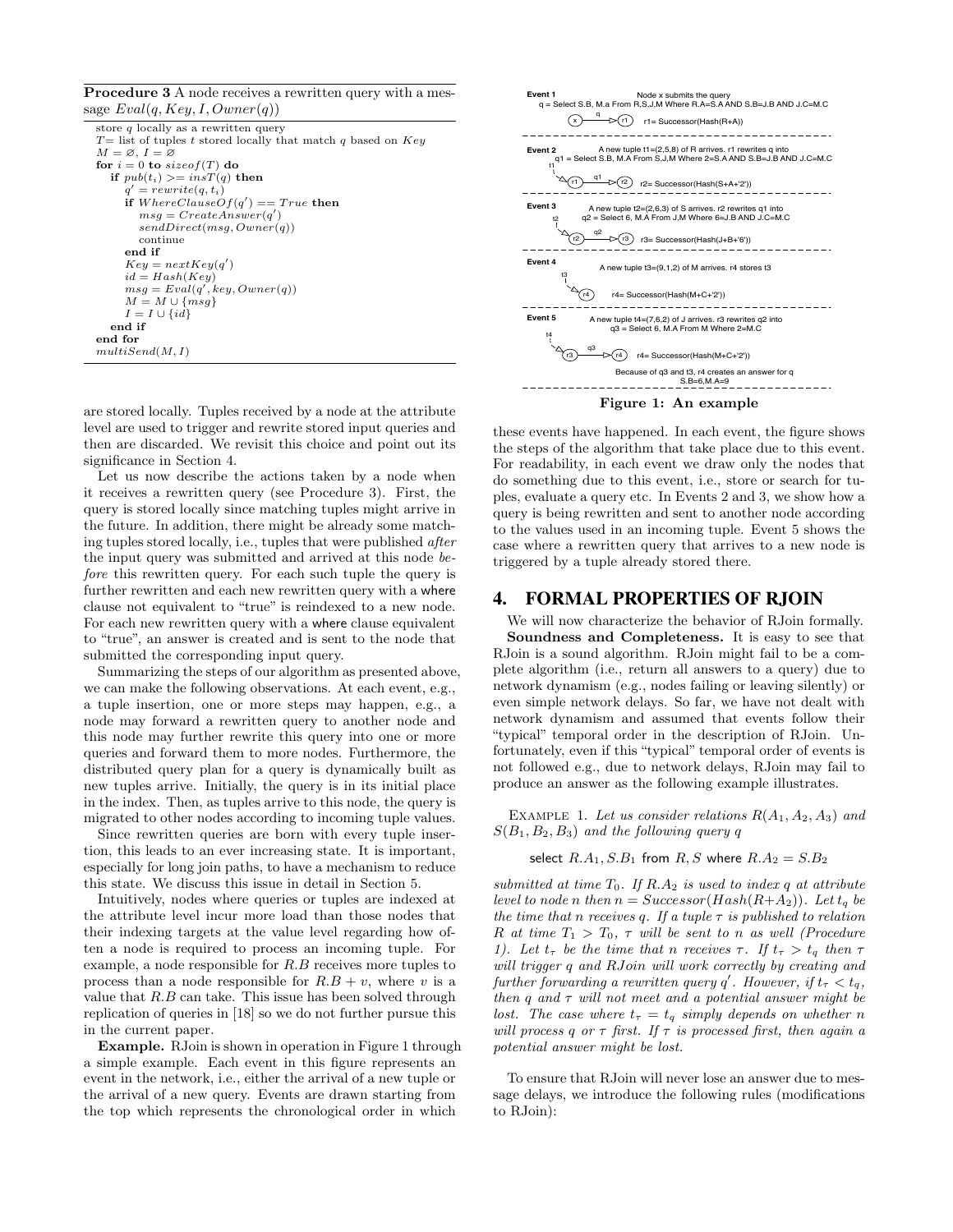- 1. When a node receives a tuple  $\tau$  at the attribute level, it stores  $\tau$  in a new local table, called the *attribute level tuple table* (ALTT).  $\tau$  will be removed from ALTT after time  $\Delta > 0$ .
- 2. When a node receives an input query  $q$  at the attribute level, it always searches for matching tuples in ALTT.

Naturally,  $\Delta$  can be infinity (i.e., tuples are not removed from ALTT). This rather extreme solution will be useful if we want to support one-time queries in the same framework. However, to reduce the storage load per node at the attribute level, a garbage collection approach may be used. Then,  $\Delta$  can be a system parameter or even be defined by each node separately given its system resources. It is possible to estimate an appropriate value of  $\Delta$  so that we do not lose completeness of RJoin. Since each node in a Chord network can contact another node using *lookup* in  $O(\log N)$  hops, and we assume that it takes at most  $\delta$  time units to reach another node (see Section 2), then each node running our protocol can estimate the number of nodes in the network (e.g., using the techniques of [14]) and then compute an overestimate of  $\Delta$ : an upper bound on the number of time units it takes for a message to be transmitted by one node to another node in a Chord network using lookup.

Given this extension, the following definition and theorem show that RJoin enjoys the useful property of "eventual completeness" (similar to eventual consistency as known in distributed systems) even in the presence of network delays.

DEFINITION 2. Let q be a continuous  $SQL$  query submitted at time  $T_0$ . The set of new answers to q at time instant  $t > T_0$ , denoted by new $(q, t)$ , is the set of tuples  $\tau$  such that  $\tau$  is in the answer of instantaneous SQL query q over  $DB_t$ , but it is not in the answer of instantaneous SQL query q over  $DB_{t'}$  for all  $T_0 < t' < t$ .

THEOREM 1. Let  $q$  be a multi-way join submitted by node  $n_q$  at time  $T_0$ . Let  $t > T_0$  be a time instant and  $\tau$  a tuple with the same arity as q. Under the assumption that nodes can always compute the function Successor() correctly, if  $\tau \in new(q, t)$  then  $\tau$  will eventually be delivered to node  $n_q$ by RJoin at some time  $t' > t$ .

PROOF. Let q be an  $m$ -way join of the form

select \* from 
$$
R_1, \ldots, R_m
$$
 where  $\phi$ 

that is processed recursively at some step of RJoin. We assume that each relation  $R_i$  has schema  $\{A_{i1}, \ldots, A_{if_i}\}.$ 

Let  $\tau \in new(q, t)$ . Then, there are tuples  $\tau_1, \ldots, \tau_m$  such that  $\tau_i$  is in the instance of  $R_i$  at time t,  $\phi$  is satisfied when values from the  $\tau_i$ 's are substituted for attribute expressions, and  $\tau = \tau_1 \Join \cdots \Join \tau_m$ . Without loss of generality, let us assume that  $\tau_1, \ldots, \tau_m$  were published in the network at times  $t_1, \ldots, t_m$  respectively and  $t_1 < \cdots < t_m$ . Then, obviously,  $T_0 \leq t_1 < \cdots < t_m = t$  from the definition of  $new()$ . We can now distinguish two cases:

1. q is indexed by RJoin at attribute level e.g., using relation  $R_k$  and one of its attributes  $A_{kl}$ . In this case, q is an input query (but See Section 6 for a generalization of RJoin where  $q$  can be a rewritten query; this case makes sure that the proof goes through for this generalization too). Therefore, RJoin forwards  $q$  to node  $n_k = Successor(H(R_k + A_{kl}))$  where it is stored from time s onwards.

Let  $t'_{k} \geq T_0$  be the time tuple  $\tau_k$  arrives and gets stored at node  $n_k$ . Let  $t''_k$  be the time  $\tau_k$  is garbage collected from  $n_k$  by RJoin. If  $t'_k > s$  then  $\tau_k$  will arrive at node  $n_k$  after query q and will trigger it (Procedure 2). If  $t'_{k} < s$  then  $\tau_{k}$  will still be at node  $n_{k}$  when q arrives, and would have not been garbage collected yet because  $s - t'_{k} < \Delta$  and  $t''_{k} - t'_{k} \geq \Delta$  (it is  $s - t'_{k} < \Delta$  because  $T_0 \leq t'_k$  and  $s - T_0 < \Delta$  since  $s - T_0$  is the time it takes for the rewritten query to be transmitted from node  $n_q$  to node  $n_k$  where it is stored). Thus, tuple  $\tau_k$ will be used to rewrite q into a new query  $q'$ . If  $t'_{k} = s$ , then even if  $\tau_k$  is processed first and q second,  $\tau_k$  will still be available and  $q$  will be triggered because of our assumptions about  $\Delta$ .

2. q is indexed by RJoin at value level e.g., using relation  $R_k$ , one of its attributes  $A_{kl}$  and value v. In this case  $q$  is a rewritten query.  $q$  will be forwarded by RJoin to node  $n_k = Successor(H(R_k+A_{kl}+v))$  where it is stored from time s onwards (Procedure 3). According to Procedure 3,  $n_k$  first stores  $\tau$  locally from time s onwards, and then searches for locally stored tuples that match q.

Let  $t'_{k}$  be the time tuple  $\tau_{k}$  arrives and gets stored at node  $n_k$ . If  $t'_k > s$ , q will be triggered. q will be triggered even if  $t_k < s$  since when  $n_k$  receives q it searches for locally stored matching tuples. Finally, for the same reasons, q will be triggered even if  $t_k = s$ , independently of whether  $n_k$  processes q or  $\tau$  first.

In both of the above cases, tuple  $\tau_k$  will be used to rewrite  $q$  into a new query  $q'$  and RJoin will continue in a similar way after being invoked recursively on  $q'$ . Thus, eventually tuple  $\tau$  will be formed and delivered to node  $n_q$  using the underlying network infrastructure. Throughout the proof, the assumption regarding network nodes allow us to conclude that RJoin messages will eventually be delivered to their right recipients using our protocol since the function Successor() will be computed correctly.  $\Box$ 

If  $m = 2$ , the above theorem shows that algorithm SAI of [18] shares the same eventual completeness property with RJoin if it is modified as we have suggested above for RJoin.

One might say that the above assumption regarding the computation of Sucessor() is rather strong, given the typical assumptions for network dynamism in DHTs. Nevertheless, as new DHT protocols are designed and further properties of Chord-like DHTs are proven, it is beneficial to have a clear formal analysis for algorithms built on top of DHTs.

Duplicate Elimination. The following example shows that RJoin can generate duplicate answers to a given query.

EXAMPLE 2. Let us consider relations  $R(A_1, A_2, A_3)$  and  $S(B_1, B_2, B_3)$  and the query

select  $R.A_1$ ,  $S.B_1$  from  $R, S$  where  $R.A_2 = S.B_2$ 

submitted at time 0. If tuples  $(1, 2, 3), (b, 2, c), (b, 2, e)$  are published to relations  $R, S$  and  $S$  at times 1, 2 and 3 respectively, then  $RJoin$  will return the answer  $(1,b)$  twice: first, after  $(b, 2, c)$  is published to S and, again, after  $(b, 2, e)$  is published to S.

We modify RJoin as follows so that no duplicate answers are returned and query evaluation assumes a semantics based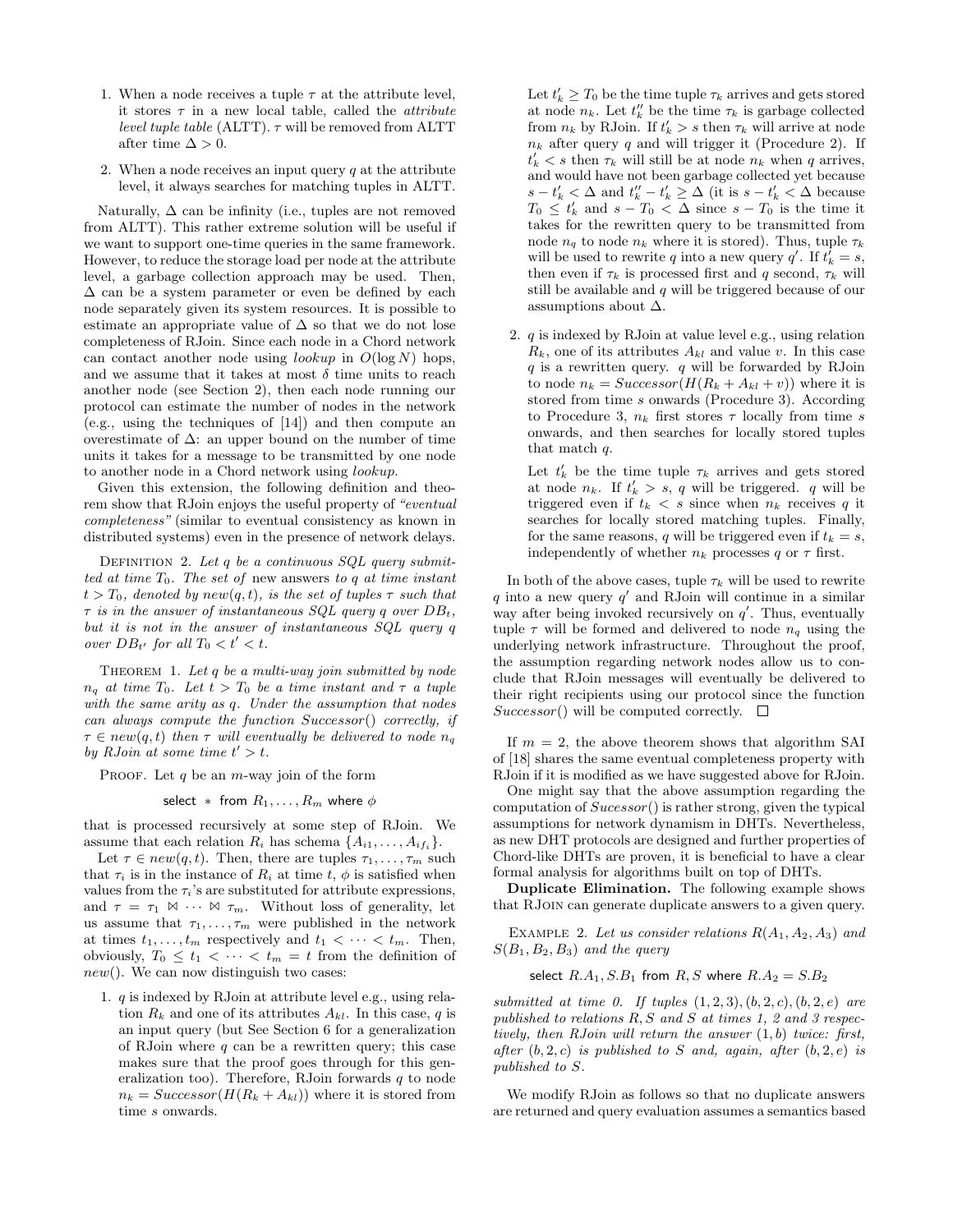on sets instead of bags. Our solution is based on local computations only. If an input query q requests distinct answers using the keyword  $DISTINCT$ , then each node *n* that receives and stores a rewritten query  $q'$  originating from q does the following. Let us assume that  $n$  receives at value level a tuple  $\tau$  of relation R that triggers  $q'$ . Let  $A_1, \ldots, A_k$  be the attributes of R in the select or where clause of  $q'$ . The new rule is that *n* keeps track of the projection  $\pi_{A_1,...,A_k}(\tau)$  and allows a new tuple  $\tau'$  to trigger q' only if its projection on attributes  $A_1, \ldots, A_k$  has not occurred in the past in one of the tuples that have already triggered  $q'$ .

The duplicate answers above were due to the nature of the submitted query and the published tuples. The following theorem shows that the continuous rewriting of queries in RJoin cannot lead to "accidental" duplicates. The proof of the theorem is by contradiction and is omitted due to space.

THEOREM 2. Let q be a multi-way join in  $SQL$  involving relations  $R_1, \ldots, R_m$ . Let  $\tau_1, \ldots, \tau_m$  be tuples of appropriate arities that satisfy the where clause of q and produce the answer  $\tau$ . Under the same assumptions as in Theorem 1,  $\tau$  will be delivered to node  $n_q$  exactly once if  $n_q$  submits continuous query q to the network at time t and each  $\tau_i$ ,  $1 \leq$  $i \leq m$  is published to the network at time  $t' \geq t$ .

# 5. SLIDING WINDOW MULTI-WAY JOINS

In the previous sections, we described the main concepts of the RJoin algorithm. Here, we extend RJoin to support sliding window multi-way joins over data streams: given m streams  $S_1, \ldots, S_m$  of data tuples published to the network and m sliding windows, we would like to evaluate the join of all  $m$  windows [12]. In sliding window joins, a window "slides", i.e., if we have a time window of duration  $T$ , then a tuple inserted at time  $t_1$  can be combined only with tuples that arrive between  $t_1$  and  $t_1 + T$ .

Such time restrictions are often very useful in network applications [7]. Another important usage of window queries is the fact that they limit the amount of data processed. In a streaming/continuous query environment this of great importance. For example, for the case of join queries, if there are no window restrictions, then every new tuple has to be considered together will all past tuples for all existing relevant queries. Both in a centralized and in a distributed setting this leads in an ever increasing usage of system resources. In the case of RJoin, the effect is the increasing number of stored rewritten queries which in turn trigger incoming tuples and so on, leading to a continuous increase in the amount of network traffic, query processing load and storage load required to handle incoming tuples. Window restrictions act as a garbage collection mechanism, allowing the system to discard past (possibly expired) events, focus on the current parts of the data and in this way keep a constant cost for query processing/event handling.

In the rest of this section we show how RJoin supports time-based sliding windows and tuple-based sliding windows as defined in [1]. In the former case, the duration of a window is defined in terms of time, while in the latter case it is defined in terms of the number of tuples that arrive in a window. In RJoin we can support sliding window joins with simple extensions that require only local computations. Recall that a rewritten query  $q_1$  reflects the fact that certain tuples have arrived in the past and led to its creation. If these tuples are no longer in the relevant window, all we

have to do is to forget  $q_1$ , i.e., delete it, and thus stop creating rewritten queries and eventually answers by rewriting and reindexing  $q_1$ . In this way, we are neglecting the combination of the tuples that originally led to  $q_1$  and this is exactly what we need to do to support sliding windows.

In our extension of RJoin, each query has the following parameters: a Boolean parameter useW indows to indicate if this is a window join or not, a numeric parameter window that defines the duration of the window and, finally, a numeric parameter start that denotes the beginning of the window. For simplicity, we assume that all windows are the same; the extension to the multiple-window case is obvious.

RJoin can handle time-based sliding window joins if it is extended with the following rules:

- When a tuple  $\tau$  is indexed at the attribute level and triggers an input query  $q$ , then each rewritten query  $q_i$ created, inherits parameters useW indows and window from q. Furthermore, we have  $start(q_i) = pubT(\tau)$ .
- When a rewritten query  $q_1$  is triggered at a node n by an incoming tuple  $\tau$ , *n* checks if  $q_1$  is still valid, i.e., if  $|start(q_1) - pubT(\tau)| + 1 \leq window(q_1)$ . If this is not true, then  $n$  deletes  $q_1$ . If it is true, then the generated rewritten query  $q_2$  inherits parameters  $useWindows$ , window and start from  $q_1$ .
- Similarly, when a rewritten query  $q_1$  is indexed at a node *n*, it is triggered by an already stored tuple  $\tau$ at n only if  $|start(q_1) - pubT(\tau)| + 1 \leq window(q_1)$ . The generated rewritten query  $q_2$  inherits parameters useWindows and window from  $q_1$  while  $start(q_2)$  $max(start(q_1), pubT(\tau)).$

With these simple rules that require only local actions RJoin supports sliding window joins. Tuple-based windows are supported in a similar way. The only difference is that a node has to monitor how many tuples have arrived in the current window for a given relation that may trigger a rewritten query. Other types of sliding windows e.g., timebased tumbling windows [7] can also be easily supported by RJoin using similar extensions. Proofs of formal properties of these algorithms are similar to the ones for the basic version of RJoin and are omitted due to available space.

# 6. DECIDING WHERE TO INDEX QUERIES

Let us now discuss the important issue of how we choose the relation name and attribute name we use to index a query (an input query or a rewritten one). So far, for simplicity, we described the algorithm RJoin by evaluating the joins of a query in the order they appear in the where clause. This can be highly inefficient. The critical parameter is the rate of incoming tuples of each relation involved in the query. We would like to evaluate the joins in such an order so that the number of intermediate results (i.e., rewritten queries) transferred is the minimum possible. In this way, we improve network traffic and also minimize the query processing load since by transferring fewer queries further in the query plan, less work has to be done. The critical question is which queries are waiting for which tuples. If a query is waiting for tuples of a relation that arrive at a very high rate, then a lot of traffic and query processing load is generated since each new tuple leads to rewriting and reindexing of the query. Thus, we would like to index an input query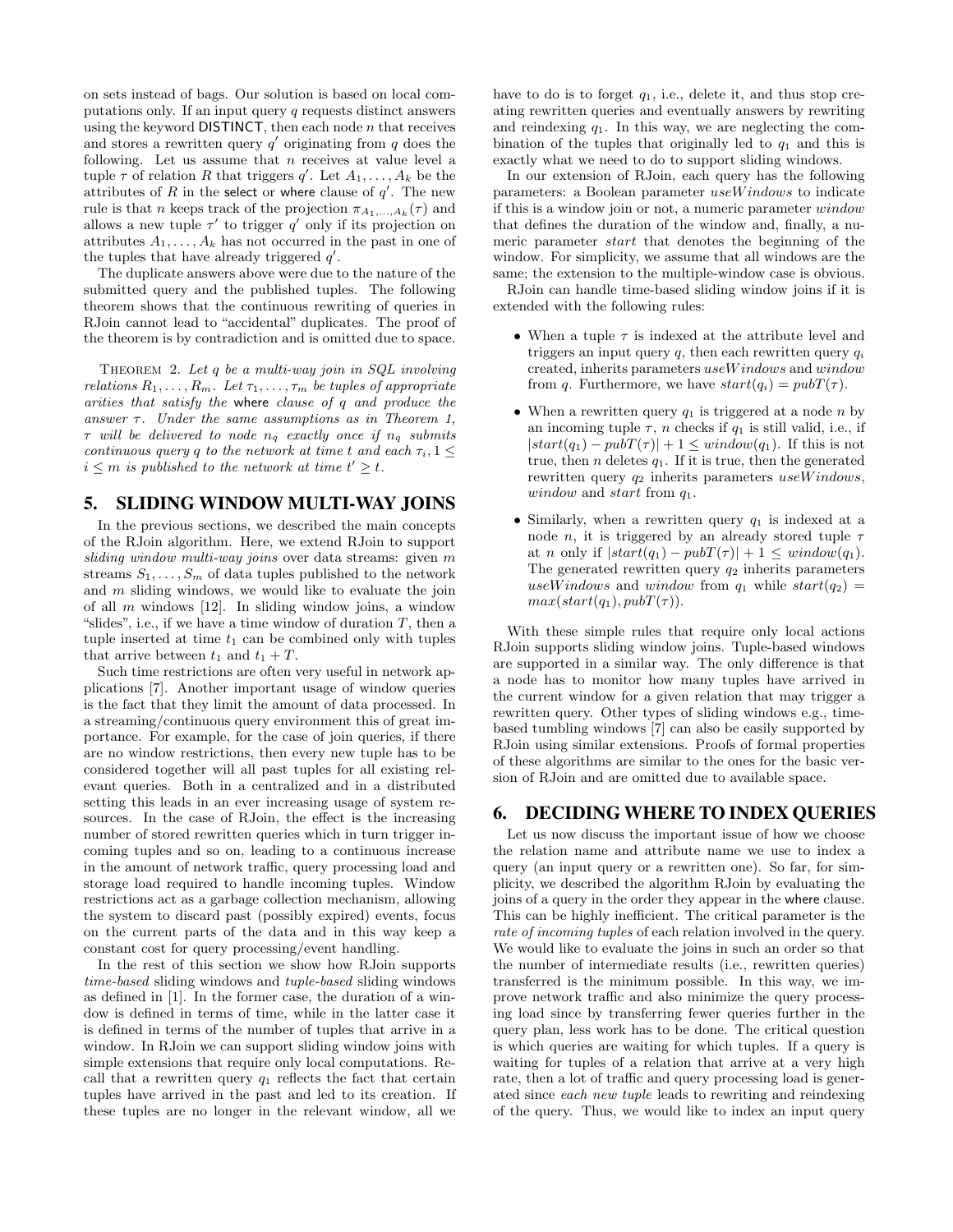under the concatenation of a relation name and one of its attribute names such that the tuples of the relation arrive at a low rate. Similarly with rewritten queries; we would like to avoid indexing a query under a relation-attribute-value triple  $(R, A, v)$  if tuples of R with  $A = v$  arrive very often.

In the one-time query scenario, this problem is equivalent to choosing the appropriate join order in a query plan based on selectivity estimation. In the continuous query scenario, we have to make a prediction. We have to choose a relation (and any of its attributes) or a relation, one of its attributes and a value such that the corresponding rate of tuple publications is predicted to be low. Whether this choice is right or wrong will be judged by future tuple insertions.

Collecting RIC information. Our solution is that before indexing a query (input or rewritten) a node asks each candidate node for information about the rate of incoming tuples (we will refer to this kind of information as RIC information). Then, the node takes a decision.

The above approach costs only a few extra messages and leads to significant improvements. The cost to index an input query without requesting RIC information is  $O(logN)$ , i.e., we pick one attribute randomly and index the query using the name of this attribute. Now the cost becomes  $O(k * log N)$  where k is the number of distinct relations in the where clause of the query. In the implementation, we use the  $multiSend(M, I)$  primitive of our API that exploits grouping of messages in the network (see Section 2). Assume a node  $n$  that wants to index a query  $q$  and there are 3 candidate nodes,  $n_1$ ,  $n_2$  and  $n_3$ . If  $(n_1, n_2, n_3)$  is the optimal order to contact these nodes, first a message msg goes from n to  $n_1$  requesting RIC information. Then, msg is forwarded from  $n_1$  to  $n_2$  by piggy-backing the RIC information of  $n_1$  and the address IP( $n_1$ ). Similarly,  $n_2$  forwards msg to  $n<sub>3</sub>$  including RIC information about tuples it receives and the address IP $(n_2)$ . Finally,  $n_3$  sends all RIC information and IPs to  $n$  in one hop since its address is included in the request. Then, after having seen all answers and taken a decision, the query can be indexed with one extra hop since all answers contain the IP address of the candidate nodes. This leads to a total cost of  $O(k * log N) + 2$  messages. Observe that this is a cost we pay *only once* for each input query while the benefits of avoiding large amounts of network traffic are applicable to every tuple insertion.

In our experiments, in order to investigate the cost and benefits of utilizing RIC information to make indexing decisions, we do the following: we observe what has happened during the last time window and assume a similar behavior for the future. Of course, there are many more cases that one can consider. For example, some values might have a periodic behavior or others might be extreme cases, outliers that occur only once or only for one period and so on. What is a good model to make this prediction is out of the scope of this paper. Here we point out that our distributed query processing algorithm, RJoin, can take into account such issues in a viable way. More sophisticated criteria to make this prediction can be directly plugged-in since this is a local decision of the node that indexes the query after having seen relevant data from candidate nodes.

There is a final point that we wish to make. In Section 3, a rewritten query was always indexed using a relationattribute-value triple since this intuitively gives more indexing possibilities. The discussion of this section forces us to change this part of RJoin as follows. To index a rewritten query  $q$ , we consider the following indexing possibilities and choose the most appropriate one depending on the RIC information received from relevant nodes: (a) all relationattribute pairs that appear in a join condition in the where clause of  $q$ , (b) all relation-attribute-value triples that appear explicitly as a selection condition in the where clause of  $q$  and (c) all relation-attribute-value triples such that the selection condition *relation.attribute* = value is logically implied by the where clause of q.

### 7. MINIMIZING NETWORK TRAFFIC

In this section, we introduce optimizations to RJoin that help reduce the network traffic requirements by efficiently reusing RIC information whenever possible.

Assume a node  $n_2$  that receives a query  $q_1$  from a node  $n_1$ and creates a query  $q_2$  by rewriting  $q_1$  ( $q_1$  can be an input query or a rewritten one). Node  $n_2$  has to reindex  $q_2$  to another node. For this reason,  $n_2$  needs to know the RIC information for the relation-attribute pairs and relation-attributevalue triples that appear in the where clause of  $q_2$ . Observe now that since  $q_2$  was created by rewriting  $q_1$ , these expressions in  $q_2$  are almost the same as in  $q_1$ . The difference is that  $n_2$  has probably introduced one or more new  $relation.attribute = value$  expressions in the where clause of  $q_2$  compared to that of  $q_1$ . According to RJoin, when  $n_1$  indexed  $q_1$ , it asked for RIC information regarding all expressions in the where clause of  $q_1$ . This information can be passed from  $n_1$  to  $n_2$  along with the message that transfers  $q_1$ . Then,  $n_2$  needs to ask for RIC information only the candidate nodes of the new *relation.attribute* = value expressions which the rewriting step introduced in the where clause of  $q_2$ . Thus, we choose to always pack the IPs of available candidate nodes with a rewritten query. In this way, a new rewritten query asks for RIC information *only the new* candidate nodes. As a result, rewritten queries become very cheap to index, i.e.,  $k * O(log N) + 1$  hops where k is the number of new candidates. Typically, k will be equal to 1.

In addition, for each node  $n_1$  that a node  $n_2$  contacts for RIC information,  $n_2$  stores locally the IP address of  $n_1$ . Locally, a node  $n$  groups all this information in a hash table, called candidate table (CT) so that it can exploit available IP addresses collected for all queries. Assume that  $n$  creates a rewritten query  $q_1$  and asks node  $x = Successor(Hash(R +$  $(A + v)$  for RIC information regarding expression  $R.A = v$ of  $q_1$ . If r is the returned RIC information and  $T_r$  is a timestamp that denotes when  $r$  was learned, then  $n$  will store the pair  $(r, T_r)$  in CT using key  $R+A+v$ . In addition, n might receive a rewritten query that carries RIC information for the expression  $R.A = v$ . Then *n* will keep in its local CT the most recent RIC information. In this way, by using CT, future queries that need RIC information for  $R.A = v$  can access it without having to contact  $x$ . Thus, a node  $n$  can avoid locating in  $O(logN)$  hops a candidate x for a query, if  $x$  has been contacted in the past (even by a different query and from a different node). If the stored RIC information is not considered valid, e.g., if it was acquired a long time ago, then we can contact  $x$  in one hop and ask for an update.

## 8. EXPERIMENTAL ANALYSIS

In this section, we experimentally evaluate the performance of our algorithm. Our experiments are based on a Java implementation that allows us to run multiple Chord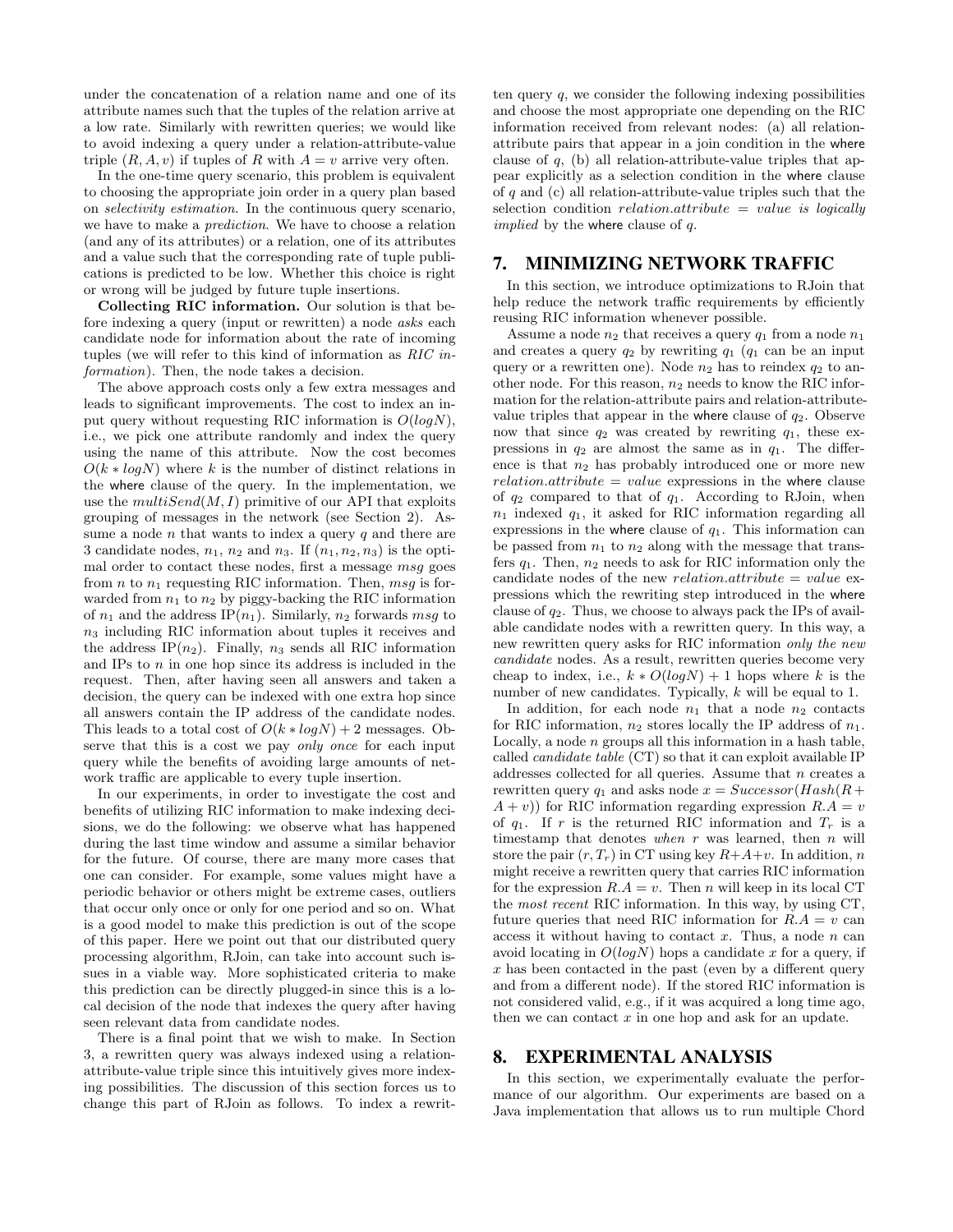

nodes in one machine. Our workload is created as follows. We have a schema of 10 relations, each one with 10 attributes. Each attribute has a value range of 100 values. In order to create a new tuple, we choose one relation using a Zipf distribution, and then we assign values to all its attributes again using a Zipf distribution. Unless explicitly mentioned in an experiment, the default parameter used for our Zipf distribution is  $\theta = 0.9$ , thus our experimental data is highly skewed. In most cases, we experiment with 4-way joins with a where clause of the following form:  $R.A = S.B$ and  $S.C = J.F$  and  $J.C = K.D$ . An experiment that shows the effect of query complexity is also provided where we experiment with 4-way, 6-way and 8-way joins. The only restriction in the above syntax is that adjacent joins must have a common relation. Relations and attributes are chosen randomly for each query. Most of our experiments are for queries without windows since this kind of queries is the most challenging one forcing nodes to consider all past tuples and combine them with future ones. The effect (and benefits due to garbage collection) of having a "bigger" or "smaller" window on RJoin can be seen in a single experiment where the techniques of Section 5 are evaluated.

We define as *network traffic* the number of messages that a node n has to send. This includes both the messages that n creates due to RJoin, e.g., index a rewritten query to a new node, and also the messages that  $n$  has to route due to the DHT routing protocols. In most of the experiments, we measure this cost at a per tuple basis. Messages are small, since only rewritten queries are transferred, so the cost to send a message is mainly due to the initialization phase, i.e., establishing the connection with the remote node. Thus, a message has always weight 1. The query processing load that a node  $n$  incurs is defined as the sum of the number of rewritten queries that *n* receives in order to search for locally

stored tuples, plus the number of tuples that  $n$  receives in order to search for matching locally stored queries. The storage load that a node n incurs is defined as the sum of the number of rewritten queries plus the number of tuples that n has to store locally.

Effect of taking into account RIC information. The first experiment demonstrates how important it is to take into account the RIC information and make the right decisions while processing multi-way joins in a distributed environment. We created two variations of our query processing algorithm to compare with RJoin. The first one simulates the worst case scenario, i.e., what happens if we always make the worst choice regarding where we decide to index a query. The second one makes random choices. In a network of  $10<sup>3</sup>$ nodes we insert  $2 \times 10^4$  queries. In Figure 2, we show what happens after 50, 100, 200 and 400 tuples have been inserted.

For all the parameters assessed, there is a clear advantage of taking into account the RIC information. For example, in Figure 2(a) we present the total traffic cost per node. The total cost of RJoin includes the cost of requesting RIC information. We also show this cost separately to give a feeling of how expensive requesting RIC information is. This cost is mainly dominated by the DHT routing of messages. Observe that the remaining cost, i.e., the cost to actually index the input/rewritten queries is small. Moreover, the fact that RIC information is packed with rewritten queries, helps us to keep the cost of requesting RIC information at low levels as more tuples are arriving. Depending on the number of incoming tuples, the difference between making the worst decision and RJoin can be many orders of magnitude (one to two in Figure  $2(a)$ ). In addition, RJoin is also 4-5 times cheaper in terms of network traffic compared to the random strategy. Indexing queries by a relation-attribute or a relation-attribute-value combination that is less often trig-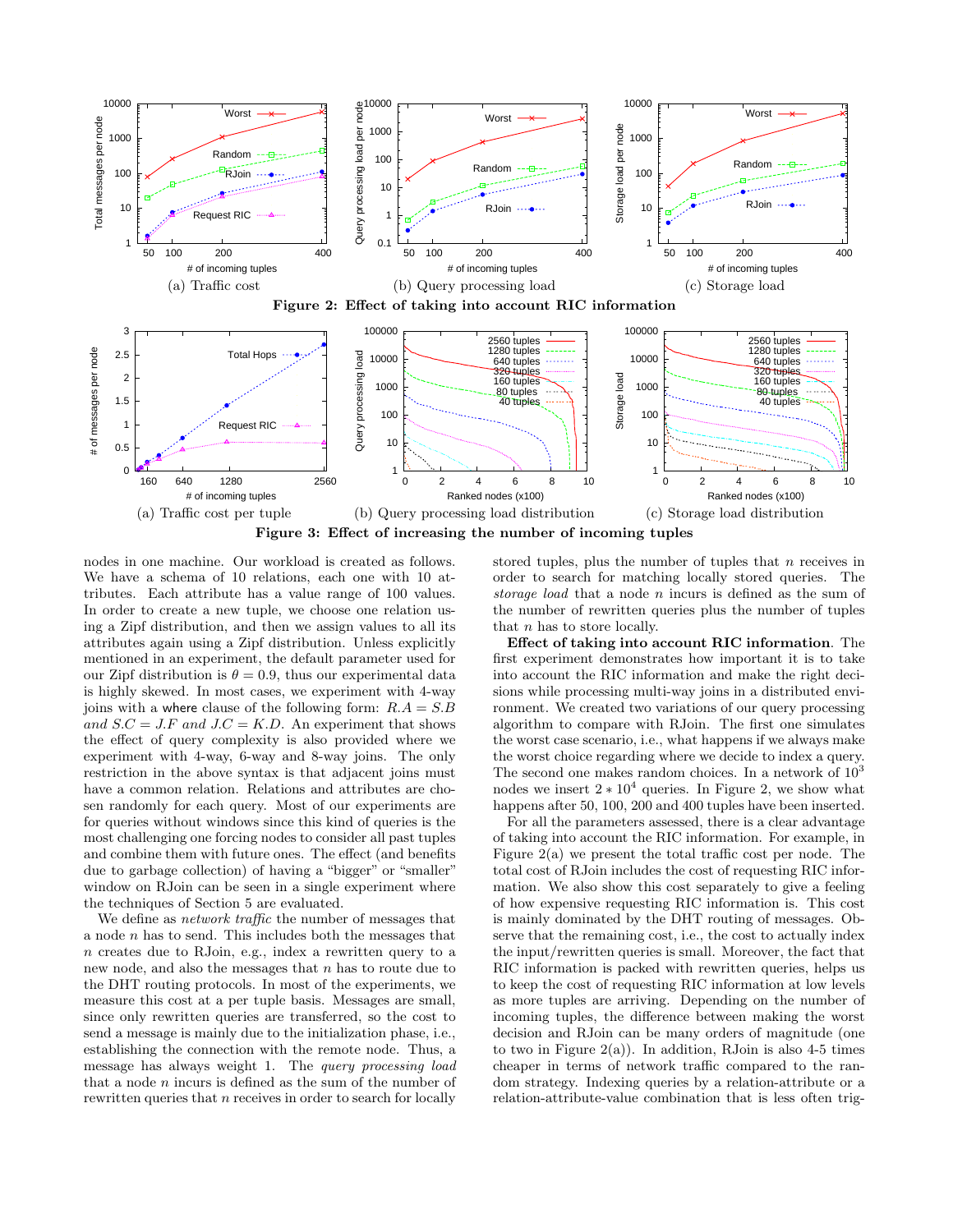

gered by incoming tuples allows us to avoid creating a huge amount of traffic because fewer queries have to be forwarded through the network to be assigned to other nodes. For the same reason, in Figures  $2(b)$  and  $2(c)$ , we see that RJoin generates significantly less query processing and storage load.

Effect of increasing the rate of incoming tuples. Here we discuss what happens as more tuples arrive. In a network of  $10^3$  nodes, we insert  $2 * 10^4$  queries, like in the previous experiment but now we consider a higher number of incoming tuples. Figure 3 shows the results.

Naturally, as more tuples arrive, the messages needed to handle a new tuple are increased since more queries are triggered and for different values used in the tuples, more rewritten queries are created. Initially, the network traffic for requesting RIC information increases at a high rate, but as more tuples arrive the rate of increase becomes significantly lower since RJoin can reuse knowledge about incoming tuple rates obtained in the past. Since more and more queries are triggered, the total cost is increased but due to efficient usage and caching of RIC information this increase is linear allowing RJoin to scale well with increasing number of tuples. In Figure 3(b), we see that the total query processing load is increased as more tuples arrive for the same reason as before. However, observe that although initially the load distribution is uneven, gradually, as more tuples arrive, more nodes participate to share the query processing load. Finally, after 2500 tuples we observe that almost all nodes (e.g., 940 nodes) participate in query processing. This is because more values are being used and rewritten queries spread throughout the network. Similarly, as we see in Figure 3(c), the storage load is nicely distributed.

Effect of increasing the number of indexed queries. Let us now demonstrate the effect of the number of queries waiting for tuples. We set up a network of  $10<sup>3</sup>$  nodes and

we insert  $Q = 2 * 10^3$  queries. Then, we insert  $10^3$  tuples and let the algorithm work. The experiment is repeated for  $Q = 4 * 10^3$ ,  $8 * 10^3$ ,  $16 * 10^3$ ,  $32 * 10^3$ . Figure 4 shows the results. The network traffic is of course increased, since more queries will be triggered by incoming tuples. However, as more queries are indexed, the rate of increase is smaller due to the fact that similar queries can be nicely grouped together to avoid creating extra network traffic, and RIC information is being reused. For the same reasons, we see that both query processing and storage load are increased as it is natural, but the pattern of distribution remains the same, so the extra load is again shared by multiple nodes.

Varying the skew of the data distribution. As before we use a network of  $10^3$  nodes where we insert  $2 * 10^4$ queries. Then, we create  $10^3$  tuples using a Zipf distribution with  $\theta = 0.3$  both for choosing the next relation and for choosing which value to assign to a new attribute. We repeat the experiment for  $\theta = 0.5$ ,  $\theta = 0.7$  and  $\theta = 0.9$ . The results are shown in Figure 5. We observe that the more skewed the workload is (i.e., as  $\theta$  is growing), the more work is being done, i.e., all metrics are increased. This is reasonable to happen since the possibility of having joined tuples is higher if their value range is more skewed. Thus, more queries are triggered and processed. In addition, in Figures 5(b) and (c), we see that the highest loaded node incurs more load as  $\theta$  is growing. This is natural since the more skewed the data distribution is, the fewer options there are to distribute the rewritten queries. However, even with a very skewed workload, RJoin manages to use a large portion of the network and balance the load well, i.e., the extra load created due to skew is nicely distributed to the nodes with the same pattern as with the less skewed workloads. Regarding network traffic, while the cost of requesting RIC information is decreasing, the total cost slightly increases with the skewness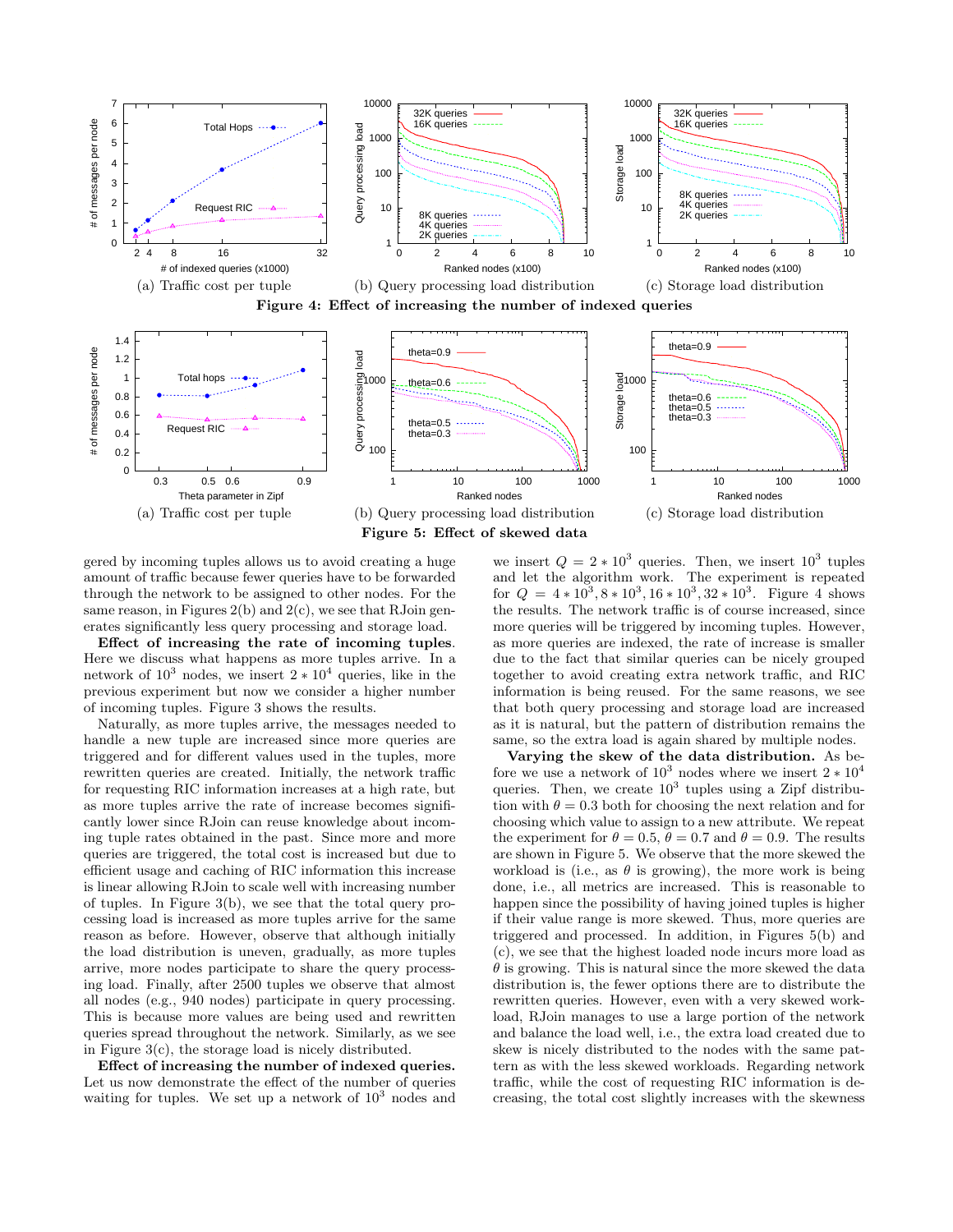



Figure 8: Cumulative load created with each new tuple depending on window size (W)

of distribution. This is due to the fact that by using more often the skewed values, more queries are triggered, rewritten and forwarded to other nodes. However, since the same values are used more often, nodes do not need to acquire new RIC information and thus this cost is decreased.

Number of joins. Here, we present the effect of the query complexity by varying the number of joins that queries contain. In a network of  $10^3$  nodes, we insert  $2 * 10^4$  k-way join queries. Then, we insert  $10^3$  tuples. We repeat the experiment for  $k = 4$ , 6 and 8. In Figure 6, we see that naturally, more complex queries require more network traffic, processing and storage space to be evaluated. However, while queries get more complex, the extra load is shared in a similar way among the network nodes.

Sliding window size. Here we present the effect of the sliding window size W. In a network of  $10<sup>3</sup>$  nodes, we insert  $2 * 10<sup>4</sup>$  4-way join queries. For clarity of results the sliding size  $W$  is the same for all queries. Figures 7 and 8 show results for various window sizes. Figure 8 shows the total cumulative query processing and storage load created for each sliding window size as the number of tuples increases from 1 to  $10^3$ . With each new tuple arrival we measure

the amount of query processing and storage load needed to handle this tuple. For clarity of presentation, the graphs in Figure 8 are cumulative, i.e., for each new tuple we add the load created due to this tuple to the total load (per window size). As expected, as the window size grows, more query processing and storage load is created since there are more combinations of tuples to consider within each window. With smaller window sizes rewritten queries are dropped often and thus the nodes have significantly less data to store and process. For the same reasons, we observe in Figure 7(a) an increase in the network traffic required for larger windows since more rewritten queries will be triggered and reindexed at different nodes. Finally, observe in Figures 7 (b) and (c) that the load is nicely distributed among the nodes maintaining the same pattern with all window sizes.

Using lower level interfaces. As mentioned earlier, RJoin respects the standard DHT APIs. Thus, it can take advantage of all existing (and possibly future) DHT techniques that implement various low-level optimizations. As an example, we will use in this experiment the load balancing technique of [19] which is based on allowing a node to change its position on the identifier circle. In this way, a node can also choose for which identifiers it is responsible for. This is an elegant way to offer low-level load balancing functionality which is powerful enough to also take into account individual node characteristics and cope with node heterogeneity since a node can decide for how many identifiers it will be responsible for, depending on its system resources. In this experiment, we use the technique of [19] to equally balance the responsibility for rewritten queries and tuples among the nodes. In a network of  $10^3$  nodes, we insert  $2 * 10^4$  4-way join queries and then a  $10^3$  tuples. In Figure 9, we see that id movement offers a significant improvement by removing load from the higher loaded nodes (i.e., the highest loaded